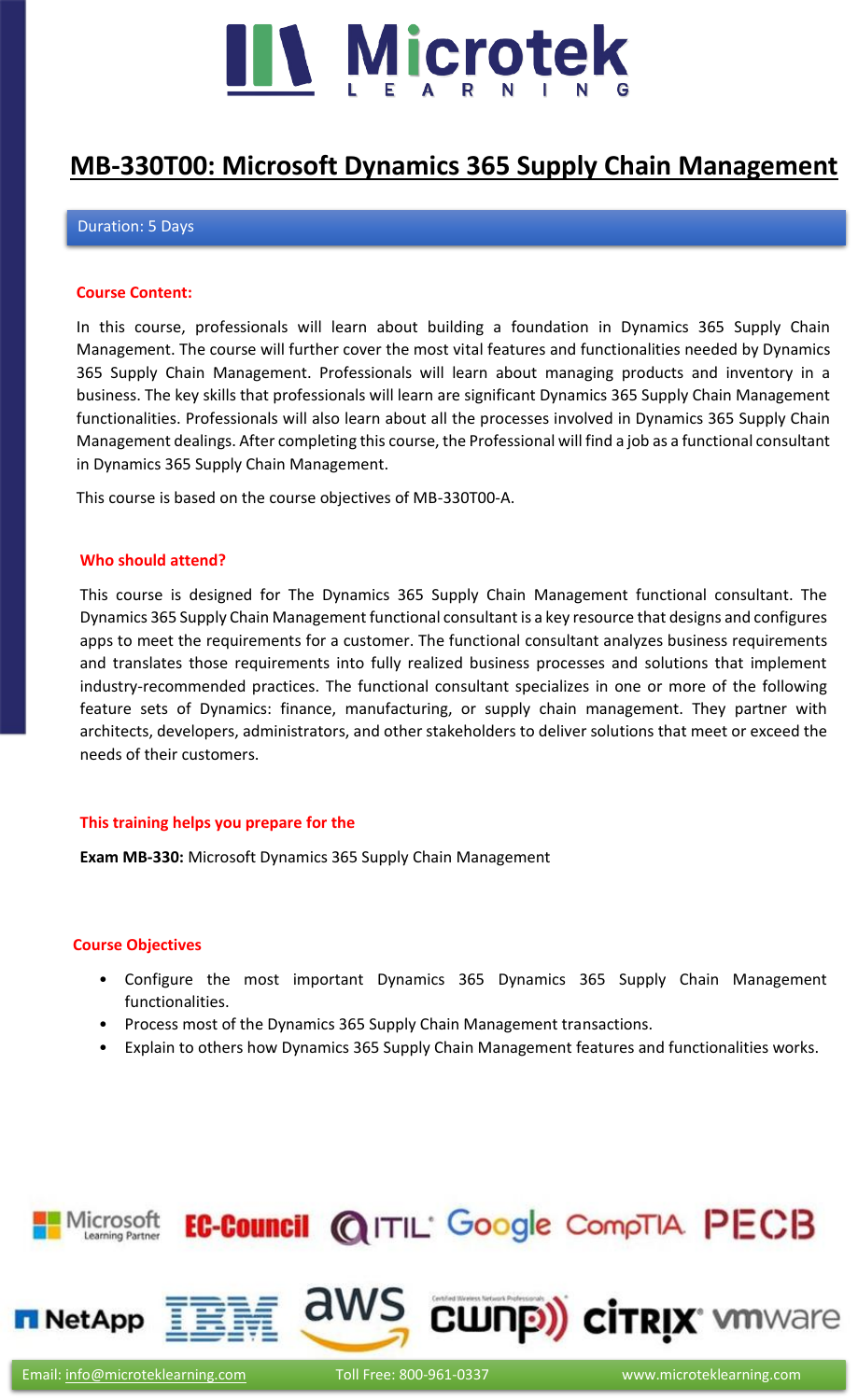

#### **Detailed Course Outline:**

#### **Module 1: Implement product information management**

This module will introduce you to the following topics:

- Create and release products and product variants
- Create and apply product templates
- Create bills of materials (BOMs)
- Identify the purpose and capabilities of the product configuration models
- Configure catch weights
- Configure direct-delivery products
- Create and manage inventory dimensions
- Configure item groups
- Create and assign bar codes and Global Trade Identification Number (GTIN) codes
- Configure category hierarchies and product attributes
- Configure product unit conversions
- Configure default order settings
- Describe inventory costing methods & model groups
- Configure Costing versions for standard and planned costs
- Configure and default purchase prices, default sales prices, and trade agreements.

#### **Lessons**

- Create and manage products
- Configure products for supply chain management
- Manage inventory pricing and costing

After completing this module, students will be able to:

• Implement product information management

#### **Module 2: Implement inventory management**

This module will introduce you to the following areas:

- Set up inventory management parameters and journals
- Configure inventory breakdown Structure
- Configure ABC classifications
- Configure inventory valuation reports
- Create and process journals including bill of materials, item arrival, transfer, movement, inventory adjustment, counting, and tag counting journals
- Create and process transfer orders
- Perform inventory closings and adjustments.

#### **Lessons**

- Configure Inventory management
- Manage and process inventory activities

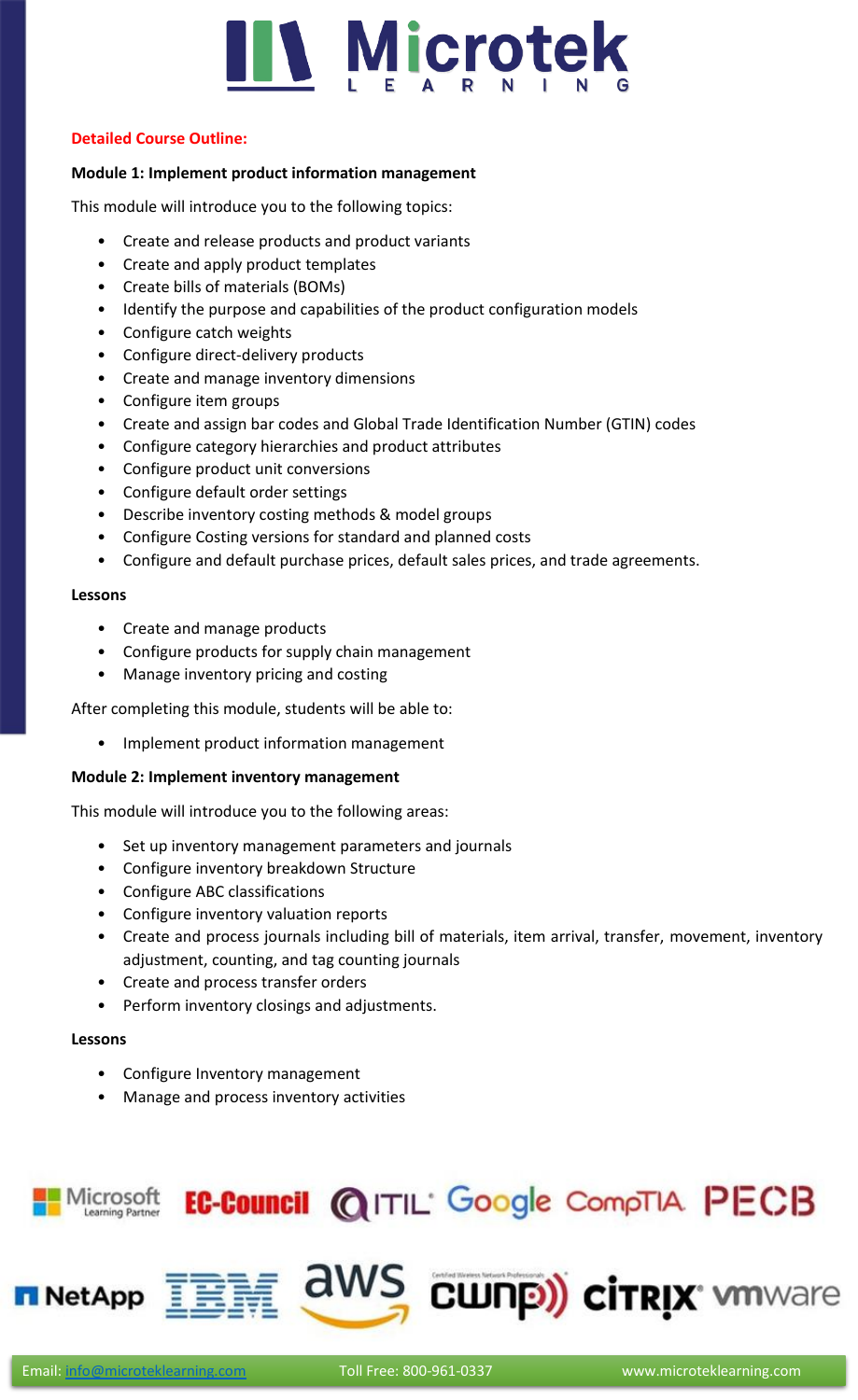

**Lab:** Case study 1 Implement inventory management

- Exercise #1 Add products to a new warehouse using basic inventory management
- Exercise #2 Create a standard cost version that uses a specific model group
- Exercise #3 Add and releasing new products to a warehouse
- Exercise #4 Use the inventory movement journal to initialize stock levels in a warehouse
- Exercise #5 Use the inventory transfer journal to move items to a new location in the warehouse
- Exercise #6 Adjust stock levels using the inventory adjustment journal
- Exercise #7 Use the inventory counting journal to compare D365 inventory amounts to manually counted
- Exercise #8 Create a BOM in the BOM designer

After completing this module, students will be able to:

• Implement inventory management

#### **Module 3: Implement and manage supply chain processes**

This module will introduce you to the following topics:

- Create and manage purchase requisitions, requests for quotes (RFQs), and purchase orders (POs)
- Configure change management processes
- Configure and apply vendor rebates
- Introduction to Vendor collaboration
- Manage consignment inventory
- Manage over and under deliveries
- Configure procurement categories and purchasing policies
- Configure charges
- Configure quotations, sales orders, and return orders
- Configure sales groups and commissions
- Configure customer, product, and prospect searches
- Configure and process inter-company trade relations documents
- Introduction to D365 Guides
- Authoring of D365 Guides
- Operating of D365 Guides.

#### **Lessons**

- Implement Procurement and sourcing
- Implement common sales and marketing features
- Using Microsoft Guides

#### **Lab:** Case study 2A Procurement and sourcing

- Exercise #1 Create, submit, and approve a purchase requisition
- Exercise #2 Create, reply, and accept a request for quotation

Exercise #6 Create a vendor charges group and assign to vendors

 $\text{EAPP} \equiv 100 \text{ m}^2 \cdot \text{m}^2$ 

- Exercise #3 Create purchase requisition and purchasing policies
- Exercise #4 Create a purchase order for delivery to multiple sites
- Exercise #5 Create a charges code

 $\equiv$   $\sim$   $\sim$   $\sim$   $\sim$   $\sim$ 

Lab: Case study 2B Sales and marketing

### Microsoft **EC-Council @ITIL** Google CompTIA PECB

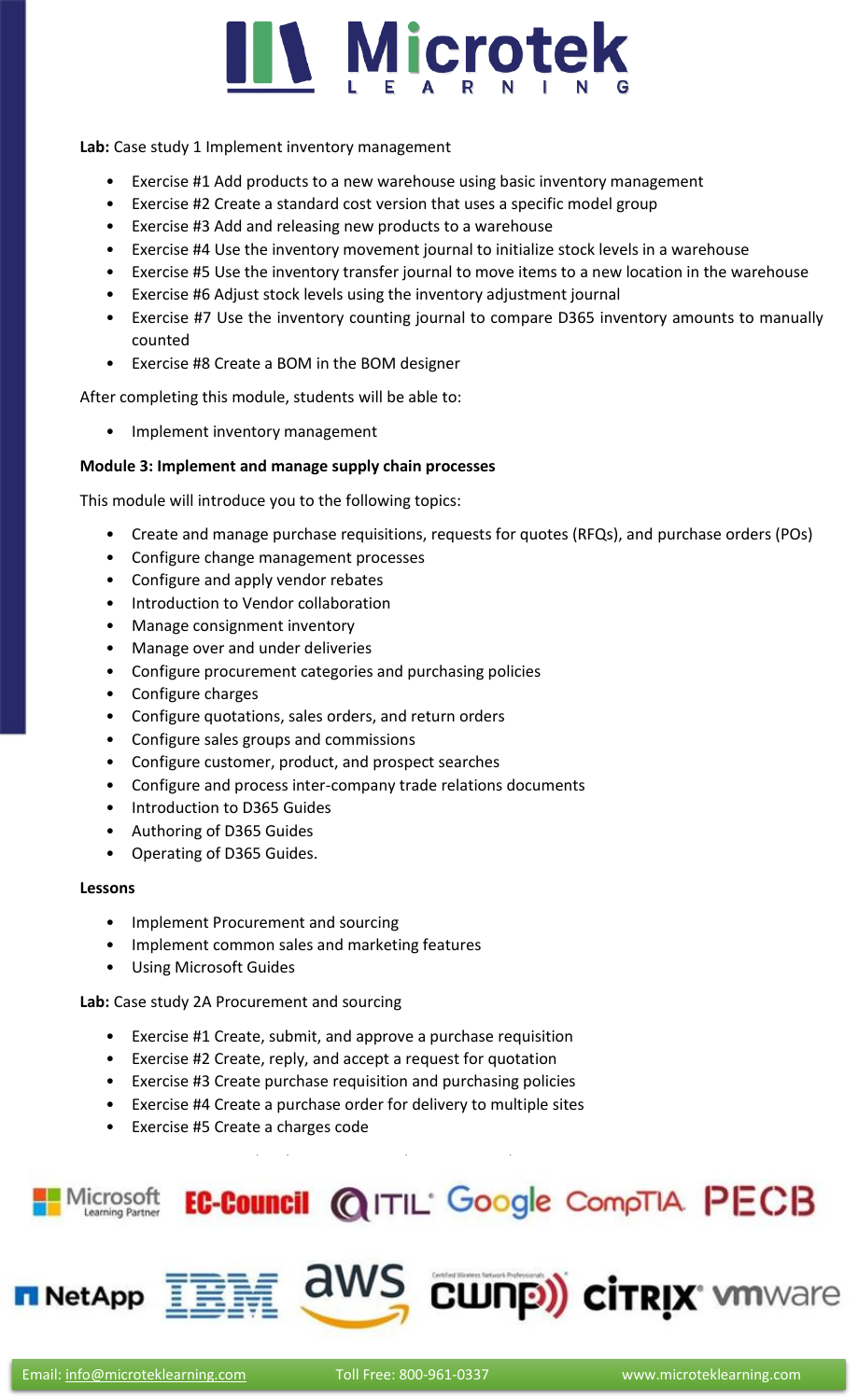

- Exercise #6 Create a vendor charges group and assign to vendors
- Exercise #7 Create an automatic charge
- Exercise #8 Approve purchase orders prior to confirmation
- Exercise #9 Create trade agreements for vendors
- Exercise #10 Create a purchase order based on a trade agreement

**Lab:** Case study 2B Sales and marketing

- Exercise #1 Enter and confirm sales order
- Exercise #2 Create and review a sales order for commission
- Exercise #3 Create a customer trade agreement

After completing this module, students will be able to:

• Implement and manage supply chain processes

#### **Module 4: Implement warehouse management and transportation management**

This module will introduce you to the following topics:

- Create sites, warehouses, locations, location formats, location profiles, location types, and zones
- Implement location directives
- Configure Inventory Statuses, unit sequence groups, and reservation hierarchies
- Implement wave and work, templates
- Implement wave load building template
- Configure mobile device menus, menu items, and display settings
- manage inventory stock movement processes
- Perform cycle counting
- Process inbound and outbound orders
- Process shipments
- Describe the replenishment process cross-docking
- Introduction
- Configure shipping carriers and carrier groups
- Perform planning and executing loads and shipments
- Configure and generate freight bills and invoices
- Configure route plans and guides
- Configure route and rate engines
- Configure and use dock appointment scheduling

#### **Lessons**

- Configure warehouse management
- Perform warehouse management processes
- Implement transportation management

**Lab:** Case study 3 Warehouse management and transportation management

- Exercise #1 Configure warehouse management
- Exercise #2 Create a reservation hierarchy
- Exercise #3 Create disposition codes and inbound location directives
- Exercise #4 Configure mobile devices



aws **cunp) cirrix** working

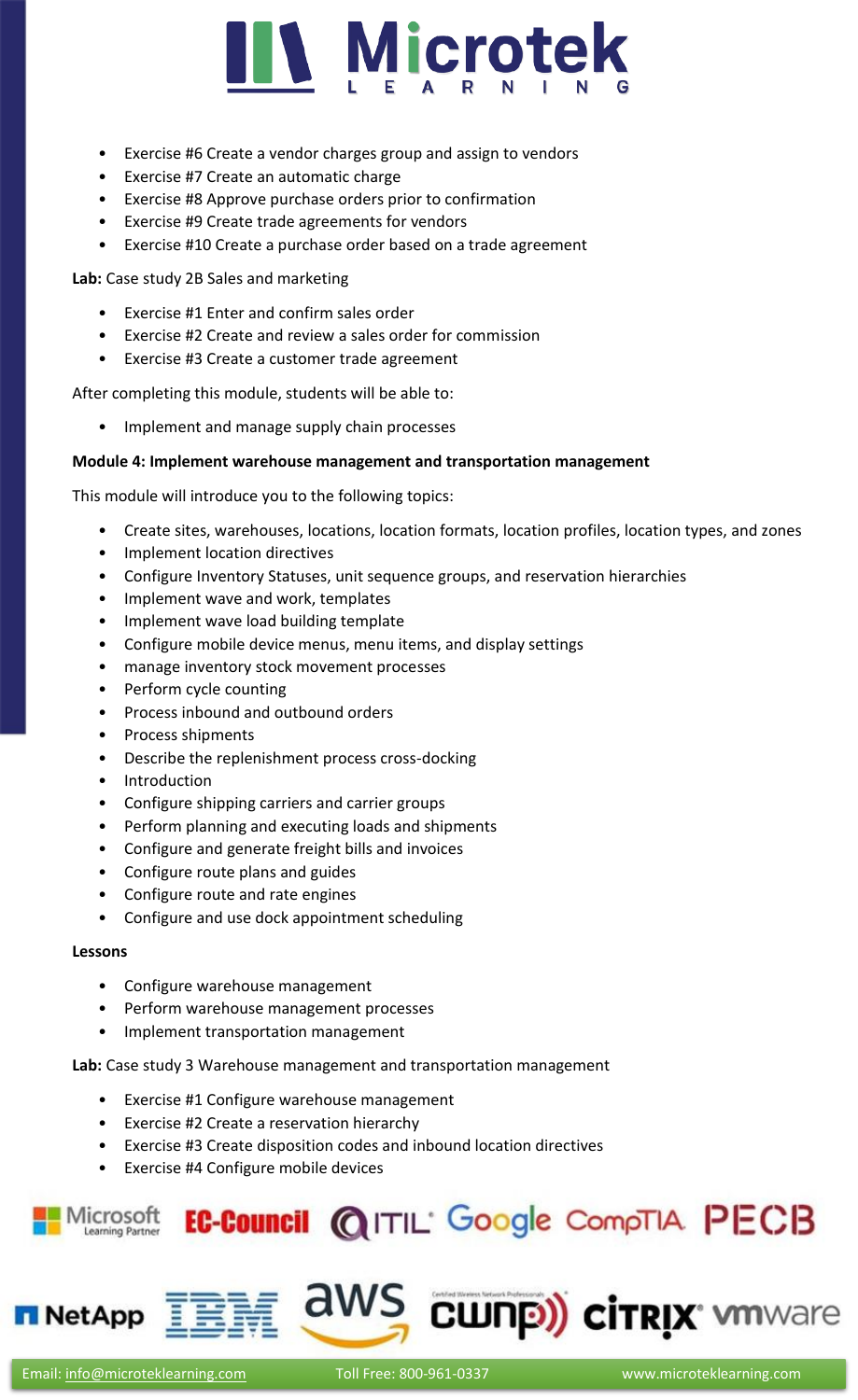## **Microtek**

- Exercise #5 Configure purchase orders
- Exercise #6 Configure wave processing
- Exercise #7 Configure cycle counting
- Exercise #8 Define cycle counting
- Exercise #9 Define a partial location cycle counting process
- Exercise #10 Transfer orders and replenishments
- Exercise #11 Setup replenishment
- Exercise #12 Configure outbound processing
- Exercise #13 Configure cluster picking
- Exercise #14 Setup manual packing
- Exercise #15 Configure carriers
- Exercise #16 Configure rate masters
- Exercise #17 Setup route plans and route guides
- Exercise #18 Process inbound shipments
- Exercise #19 Process outbound shipments
- Exercise #20 Configure freight reconciliation

After completing this module, students will be able to:

• Implement warehouse management and transportation management

#### **Module 5: Configure and manage quality control and quality management**

This module will introduce you to the following topics:

- Configure quality control
- Configure quality management
- Manage quality orders and quarantine Order
- Manage inventory blocking.

#### **Lessons**

- Configure quality control and quality management
- Manage quality control and quality management

Lab: Case study 4 Quality control and quality management

- Exercise #1 Enable quality management process
- Exercise #2 Create a manual quality order with a specification
- Exercise #3 Define conditions to work with non-conformance issues
- Exercise #4 Use non-conformance order to repair an item and a faulty machine
- Exercise #5 Run non-conformance reports

After completing this module, students will be able to:

• Configure and manage quality control and quality management